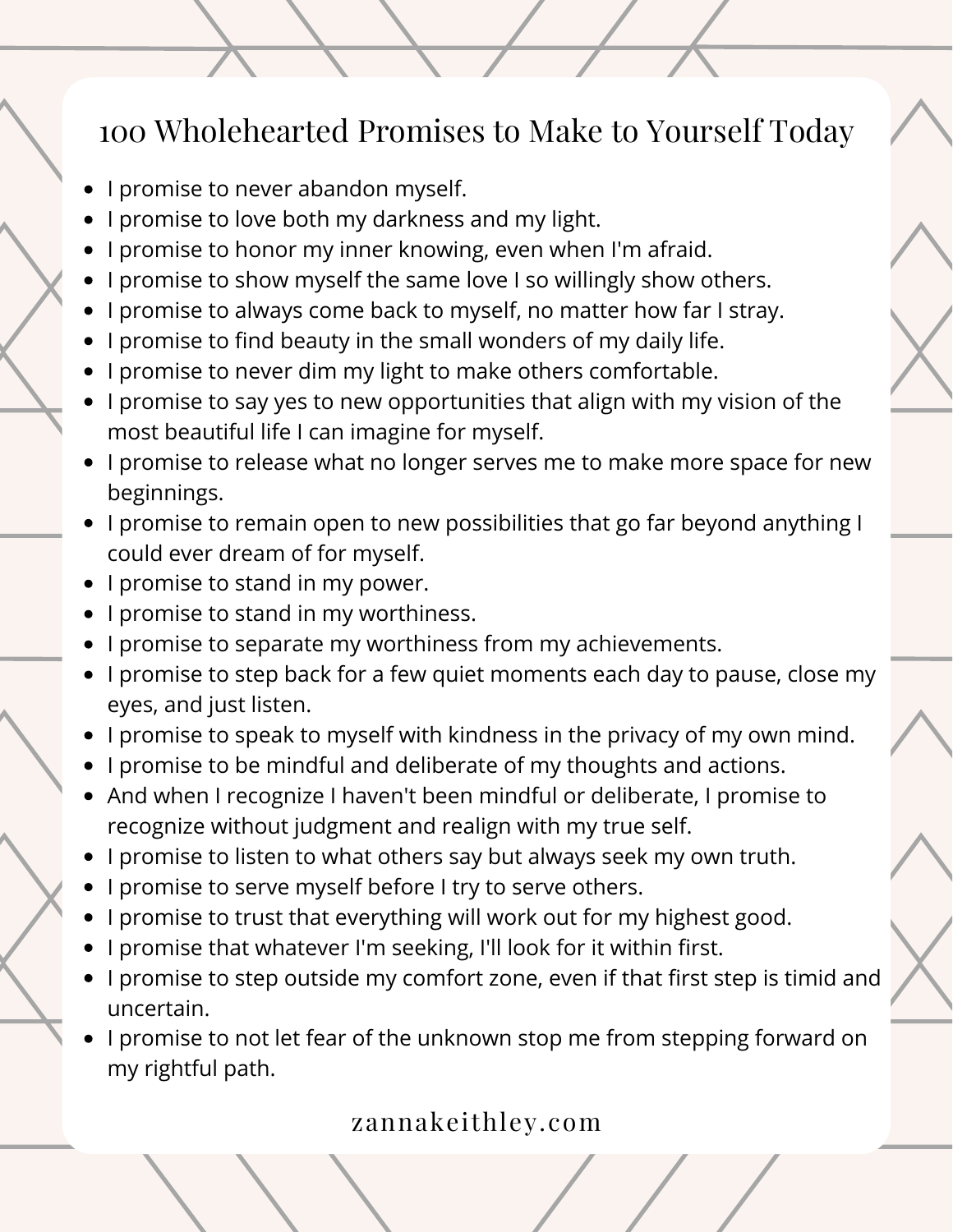- I promise to lean into all of my emotions, the good and the heavy.
- I promise to lean into joy daily.
- I promise to lean into grief when it comes instead of hiding from it.
- I promise to spread beauty wherever I go.
- I promise to be a friend to my body.
- I promise to listen to my body's needs.
- I promise to feed my body and my soul with unconditional love.
- I promise to do what feels right, even if it isn't popular.
- I promise to love myself without conditions.
- I promise to seek connection over validation.
- I promise to choose faith over fear.
- I promise to view life through a lens of gratitude.
- I promise to love and honor my shadows as much as I love and honor my light.
- I promise to take deep breaths and ground myself in this present moment.
- I promise to take time to celebrate myself for all that I am and how far I've come.
- I promise to allow myself to be celebrated by others.
- I promise to make space each day to focus solely on my mind, body, and soul.
- I promise to accept help and kindness from others.
- I promise to find peace in solitude.
- I promise to make space for play.
- I promise to remain open to new connections.
- I promise to let myself feel all of my emotions.
- I promise to choose pain over numbness.
- I promise to forgive myself. There may be times when I forget to be the highest version of myself. When I forget to choose faith over fear. And sometimes, I may lose myself to the external stresses of daily life. That's okay. I am still worthy. I am always worthy.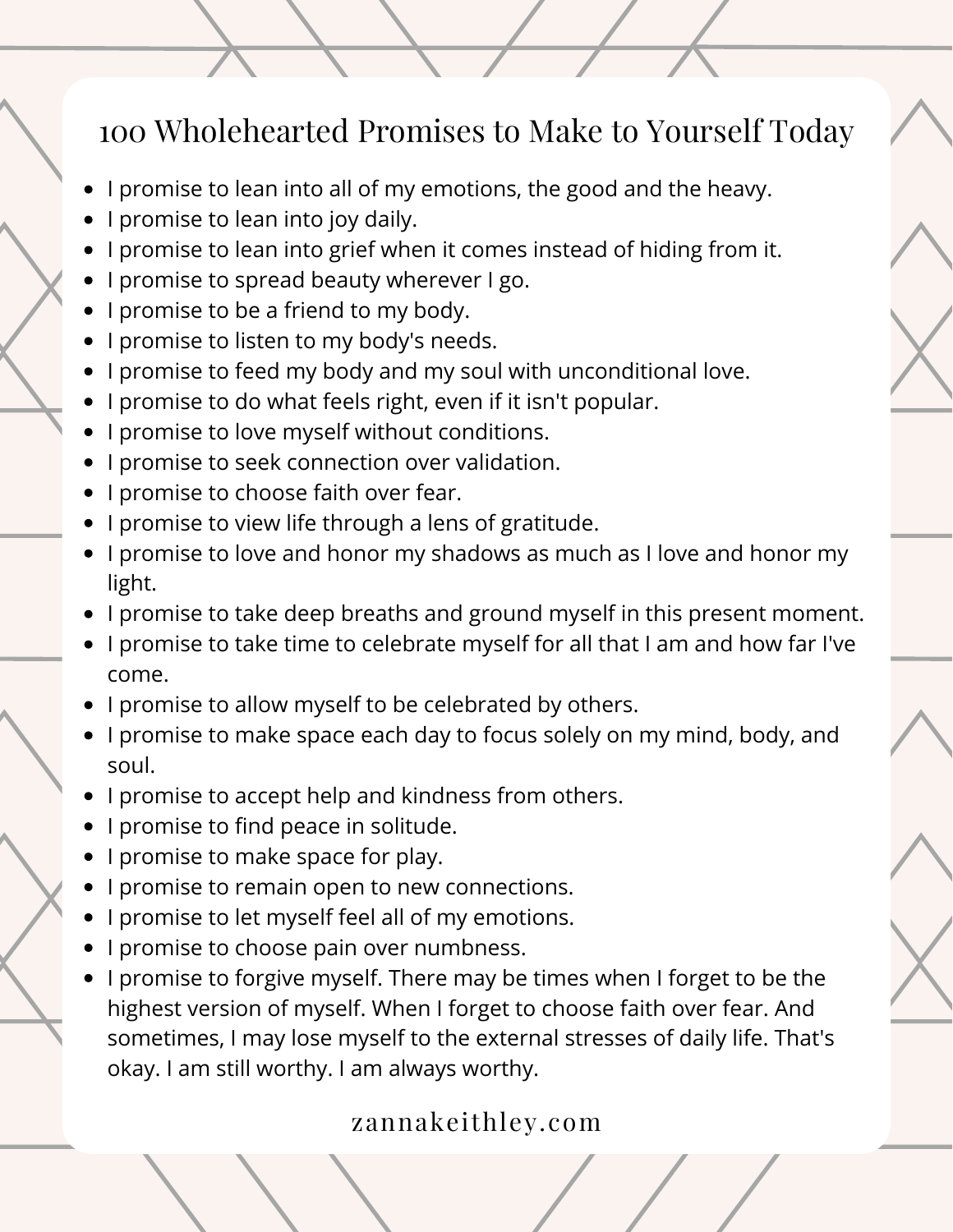- I promise that even when the world is cloaked in darkness, I will always look for the light.
- And I promise that when I don't see the light outside of myself, I'll look for it within.
- I promise to seek connection, not validation, from others.
- I promise to validate myself and own my worthiness every single day.
- I promise to love myself wholly, even the parts of me that I've tried to suppress and hide, because every single part of me is worthy of love and compassion.
- I promise not to settle for less than I deserve.
- I promise to forgive myself for the times in my life when I numbed myself and chose to hide.
- I promise to have love and compassion for all of my past experiences.
- I promise to remember that the broken pieces inside of me are not empty; they are [filled](https://zannakeithley.com/2021/11/30/4-undeniable-reasons-why-you-are-not-broken/) with solid gold.
- I promise to walk away from situations that do not serve my growth, help me to heal, lift me up, bring me joy, or contribute to my total well-being.
- I promise to be a friend to the beautiful human being I see every time I look in the mirror.
- I promise to release doing every once in a while and open myself up to just being.
- I promise to always choose hope, trust, faith, and belief.
- I promise to lean into the messiness of healing—to let this path be jagged, irregular, twisting, bumpy, lopsided, and off-center. To remember that sometimes I may take a step back but ultimately I'm always moving forward.
- I promise to let myself heal from the same pain more than once if I need to.
- I promise I will not chastise myself if my wounds reopen, but instead, I will give them the tender care they deserve.
- I promise to stay true to my authentic self.
- I promise to never let any external forces discredit my feelings and opinions.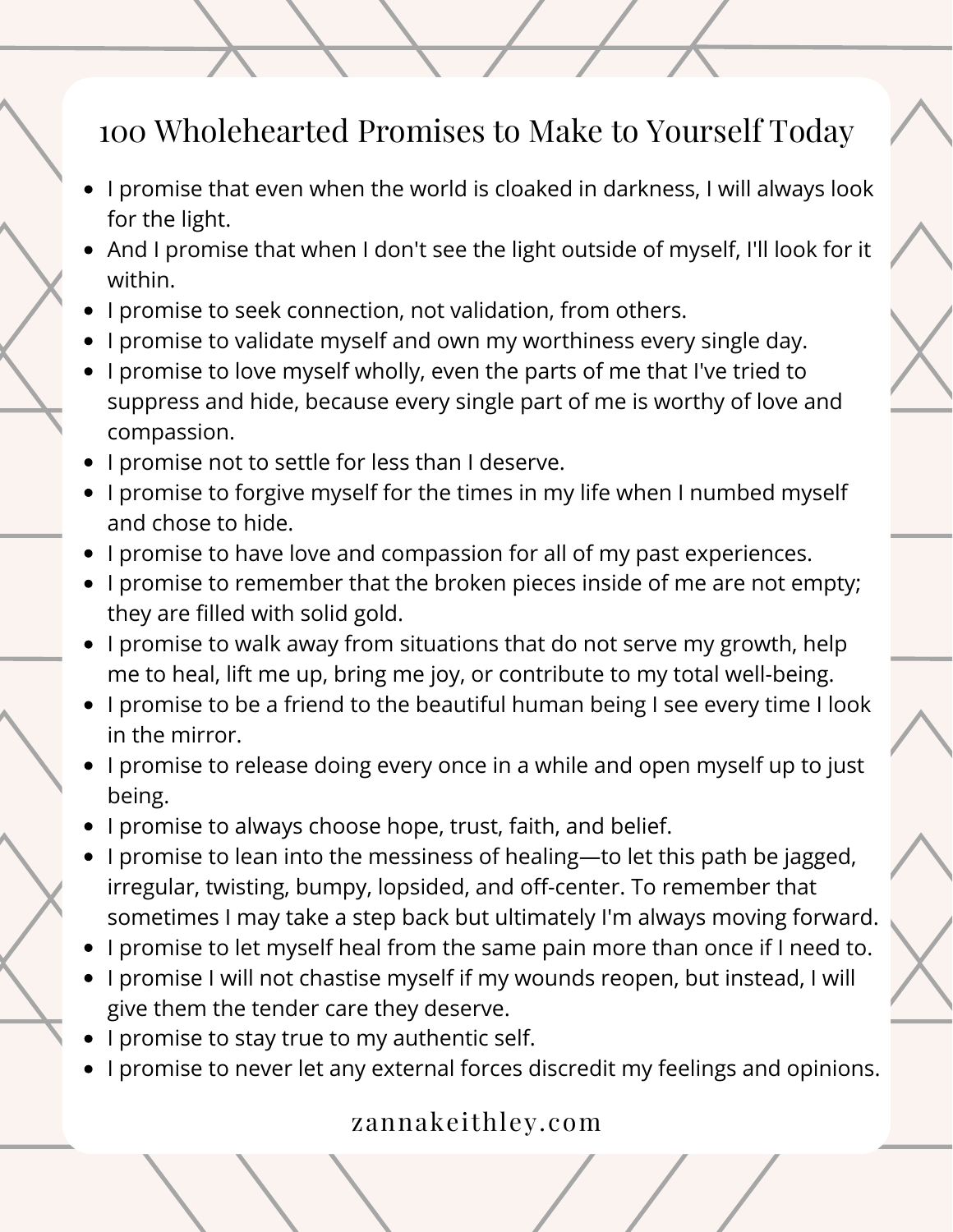- And I promise not to allow myself to discredit my own feelings and opinions, either.
- I promise to stay open to falling more in love with myself every day.
- I promise to love myself fully as I continue to grow.
- I promise to hold myself with integrity.
- I promise to allow myself to be praised, adored, treasured, and cherished.
- And I promise to praise, adore, treasure, and cherish myself.
- I promise to walk through the open door of opportunity in front of me with courage and faith.
- I promise to show myself kindness when I make a mistake.
- I promise to always remember that whatever I do today is enough.
- I promise to hold space for myself and honor my needs.
- I promise to breathe into the stillness of this moment.
- I promise to walk amongst the wildflowers and let the sunshine spread its warmth across my skin.
- I promise to love fully and deeply and to allow my whole heart to be seen.
- I promise to walk with my bare feet touching the earth and to let myself feel *everything*.
- I promise to choose hope, even when the future is uncertain.
- I promise to live and love boldly.
- I promise to be a gentle voice of love and compassion for all.
- I promise not to be afraid of my own darkness.
- I promise to decorate my life with beauty, connection, and enriching experiences.
- I promise to release self-criticism and choose self-love.
- I promise to say no to anything that doesn't serve the highest good for all.
- I promise to cultivate a life where my soul feels safe in my body.
- I promise to let myself take up space.
- I promise to seek growth through adversity.